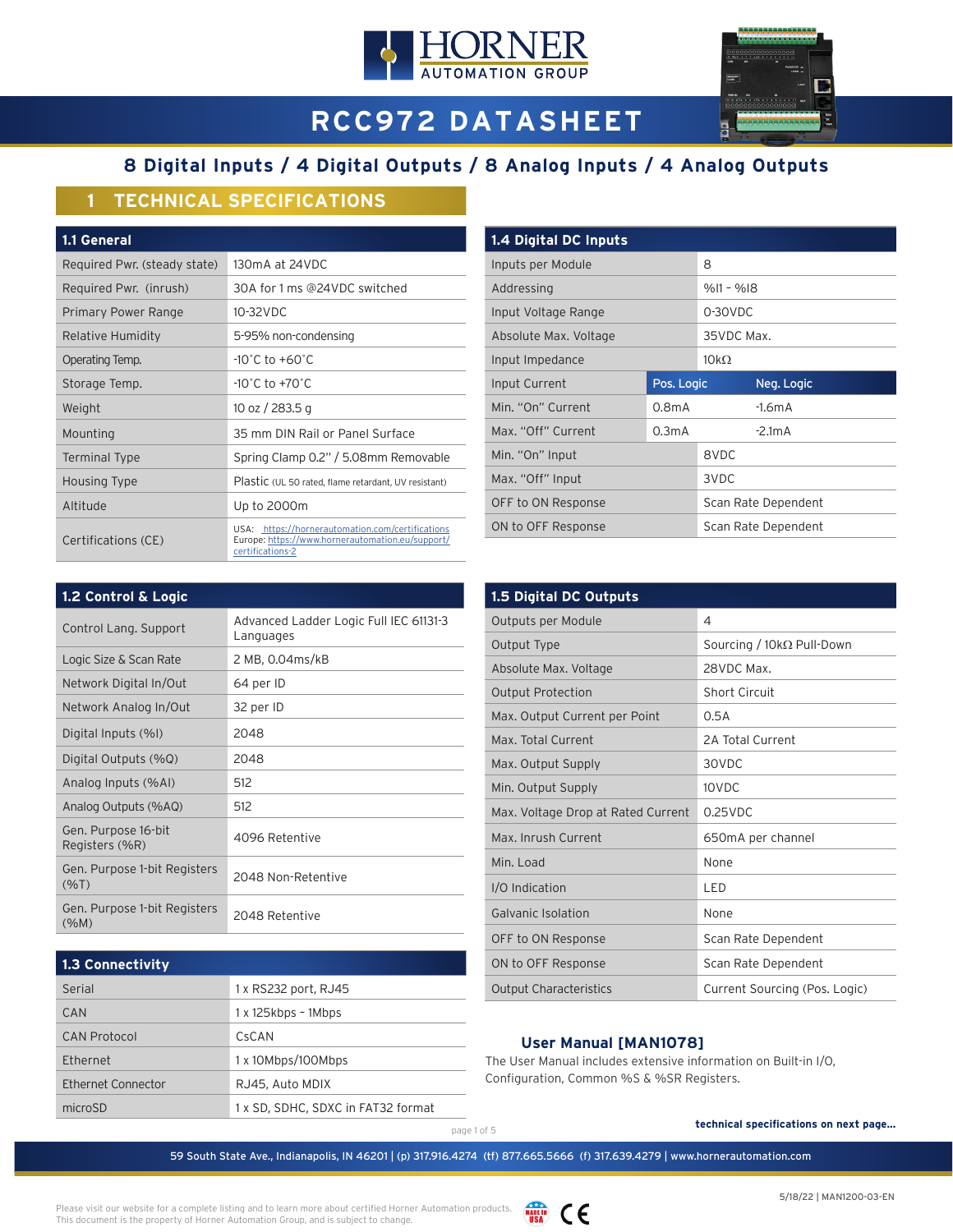

# **technical specifications continued...**

| 1.6 Analog Inputs                     |                                                                        |
|---------------------------------------|------------------------------------------------------------------------|
| Number of Channels                    | 8                                                                      |
| Input Range                           | $0-20mA$                                                               |
| Maximum Input Resistance              | $72\Omega$ (clamped @ -0.5VDC to 6VDC)                                 |
| Safe Input Voltage Range*             | $+/- 30VDC$                                                            |
| Negative Logic                        | 12 Bits                                                                |
| %AL Full Scale                        | 0-32,000 counts                                                        |
| Max. Over-Current                     | 35mA                                                                   |
| Accuracy<br>(% of full scale)         | 1.00%                                                                  |
| Max. Error @ 25°C<br>(excluding zero) | 1.5% of full scale                                                     |
| <b>Conversion Rate</b>                | All channels converted once per ladder<br>scan                         |
| Filtering                             | 160Hz hash (noise) filter<br>1-128 scan digital running average filter |

| <b>1.7 Analog Outputs</b>             |                                                |
|---------------------------------------|------------------------------------------------|
| Number of Channels                    | 4                                              |
| Output Range                          | $0-20mA$                                       |
| Minimum Current Load                  | 500 $\Omega$                                   |
| Galvanic Isolation                    | None                                           |
| Nominal Resolution                    | 12 Bits                                        |
| %AQ Full Scale                        | 0-32,000 counts                                |
| Response Time                         | One update per ladder scan                     |
| Accuracy (% of full scale)            | $0.5\%$                                        |
| Max. Error @ 25°C<br>(excluding zero) | 0.25% of full scale                            |
| <b>Conversion Rate</b>                | All channels converted once per ladder<br>scan |

# **2 CONTROLLER OVERVIEW**

#### **2.1 - Port Connectors**



- 2. Analog I/O Connector
- 7. Digital I/O Connector<br>8. Power Connector
- Power Connector 9. microSD Memory Card
- 3. Run/Idle Switch<br>4. Load Switch 4. Load Switch<br>5. Ethernet Por 5. Ethernet Port
- 
- 

## **2.2 - Power Wiring**

To power up the RCC972, supply 10-32VDC to the V+ and C connections on the Power & Input connector.

|           | <b>Wiring Specifications</b>                                                  |
|-----------|-------------------------------------------------------------------------------|
|           |                                                                               |
| ٠         | <b>For I/O Wiring (discrete)</b> , use the following wire type or equivalent: |
|           | Belden 9918, 18AWG (0.8mm <sup>2</sup> ) or larger.                           |
| ٠         | For Shielded Analog I/O wiring, use the following wire type or                |
|           | equivalent: Belden 8441, 18AWG (0.8mm <sup>2</sup> ) or larger.               |
| ٠         | <b>For CAN wiring,</b> use the following wire type or equivalent: Belden      |
|           | 3084, 24 AWG (0.2mm <sup>2</sup> ) or larger.                                 |
| ٠         | Torque Rating: 4.5-7 in-lbs (0.50 - 7.8N-m)                                   |
| $\bullet$ | <b>Power Up:</b> Connect to Earth Ground. Apply 10-30VDC                      |
|           |                                                                               |

page 2 of 5

59 South State Ave., Indianapolis, IN 46201 | (p) 317.916.4274 (tf) 877.665.5666 (f) 317.639.4279 | www.hornerautomation.com

Please visit our website for a complete listing and to learn more about certified Horner Automation products. This document is the property of Horner Automation Group, and is subject to change.

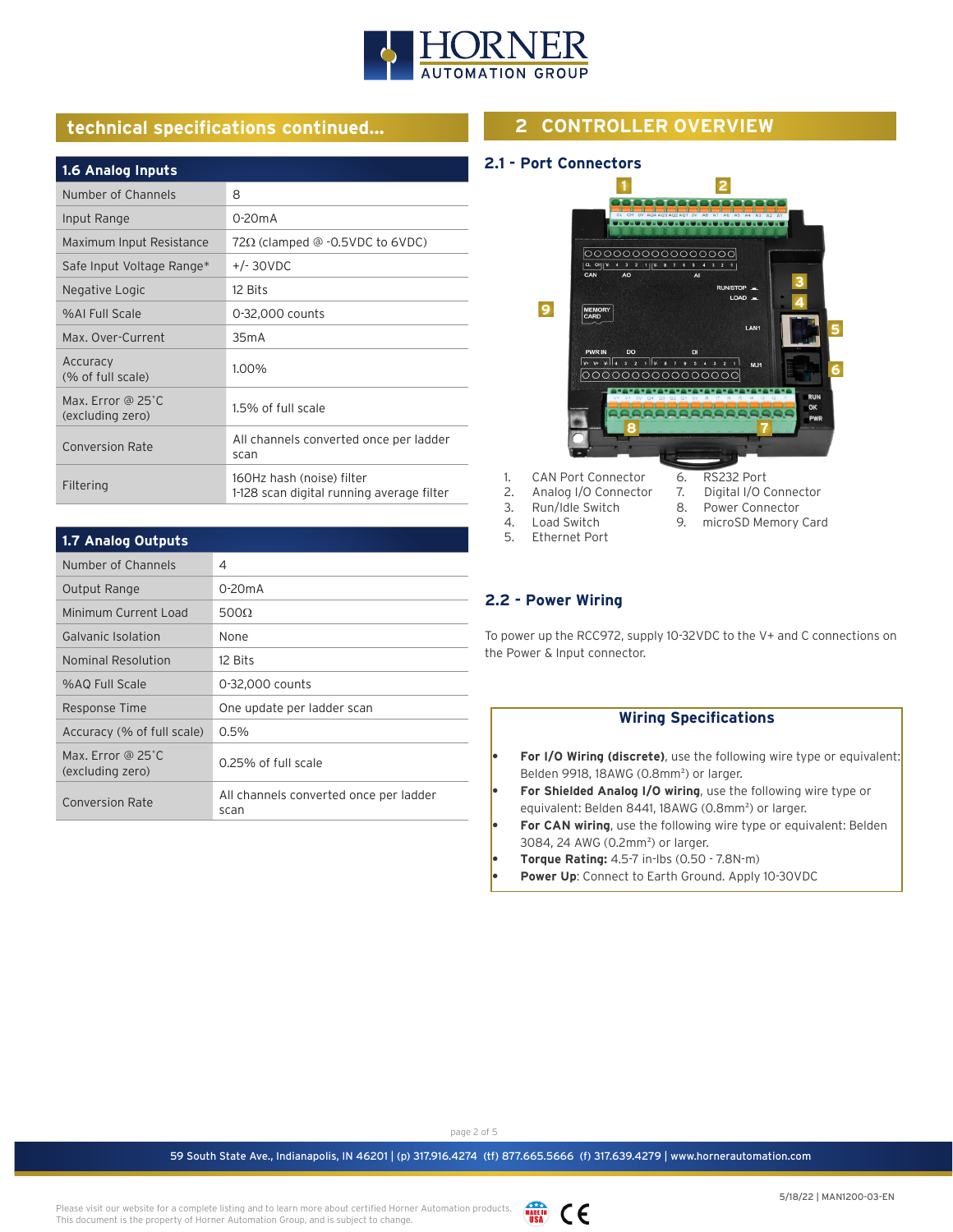

# **3 WIRING: INPUTS & OUTPUTS**

#### **3.1 - Digital & Analog Information**

**Digital Filtering** module response to a temperature change. The illustration above demonstrates the effect of digital filtering on (set with Filter Constant).

**Analog Input** - Raw input values for channels 1-4 are found in the registers as Integer-type data with a range from 0 – 32000. Analog inputs may be filtered digitally with the Filter Constant found in the Cscape Hardware Configuration for Analog Inputs. Valid filter values are 0 – 7 and act according to the following chart.



| <b>Data Values</b> |                          |  |
|--------------------|--------------------------|--|
| <b>INPUT MODE:</b> | DATA FORMAT. 12-bit INT: |  |
| 0-20mA, 4-20mA     | 0-32000                  |  |
| RTD.               | 20 Counts/ °C            |  |

# **wiring: I/O continued**

### **3.3 - Analog Input/Output Wiring**

|              | Analog I/O |
|--------------|------------|
| Analog In 1  | 1 (% All)  |
| Analog In 2  | 2(%Al2)    |
| Analog In 3  | 3(%A13)    |
| Analog In 4  | 4(%A 4)    |
| Analog In 5  | $5$ (%AI5) |
| Analog In 6  | 6(%A16)    |
| Analog In 7  | 7 (%AI7)   |
| Analog In 8  | 8 (%AI8)   |
| OV           | C          |
| Analog Out 1 | 1 (% AQ1)  |
| Analog Out 2 | 2 (%AQ2)   |
| Analog Out 3 | 3(%AO3)    |
| Analog Out 4 | 4 (%AQ4)   |
| OV           | <b>OV</b>  |
| CAN High     | СH         |
| CAN Low      | CL         |



# **3.2 - Digital Input/Output Wiring**

| Digital I/O |              | $0-24VDC$   | $V +$           |
|-------------|--------------|-------------|-----------------|
| $V +$       | DC Power In  |             | $V +$           |
| $V +$       | DC Power In  |             | 0V              |
| $V -$       | OV           | <b>LOAD</b> | $\overline{Q4}$ |
| Q4 (%Q4)    | Digital Out4 |             | Q3              |
| Q3 (%Q3)    | Digital Out3 | <b>LOAD</b> |                 |
| Q2 (%Q2)    | Digital Out2 | <b>LOAD</b> | Q <sub>2</sub>  |
| Q1 (%Q1)    | Digital Out1 | LOAD        | Q1              |
| C           | <b>OV</b>    |             | C               |
| 18 (%18)    | Digital In8  |             | 18              |
| 17(%17)     | Digital In7  |             | 7               |
| 16(%16)     | Digital In6  | $0 - 30$    | 16              |
| 15(%15)     | Digital In5  | VDC<br>٠    | 15              |
| 14 (%14)    | Digital In4  |             | 4               |
| 13(%13)     | Digital In3  |             | 3               |
| 12 (%12)    | Digital In2  |             | 12              |
| 11 (%11)    | Digital In1  |             | $\mathsf{I}$    |

**NOTE:** The wiring examples show POSITIVE LOGIC input wiring. Do not apply power to the Analog Inputs without a load.

# **4 BUILT-IN I/O**

#### **4.1 - Digital & Analog I/O Registers**

| <b>Register Map</b> |                    |  |  |
|---------------------|--------------------|--|--|
| <b>Registers</b>    | <b>Description</b> |  |  |
| %I1 to %I8          | Digital Inputs     |  |  |
| %19 to %115         | Reserved           |  |  |
| %116                | %0 Fault Status    |  |  |
| %01 to %04          | Digital Outputs    |  |  |
| %All to %AI8        | Analog Inputs      |  |  |
| %A01 to %A04        | Analog Outputs     |  |  |

page 3 of 5

59 South State Ave., Indianapolis, IN 46201 | (p) 317.916.4274 (tf) 877.665.5666 (f) 317.639.4279 | www.hornerautomation.com

Please visit our website for a complete listing and to learn more about certified Horner Automation products. This document is the property of Horner Automation Group, and is subject to change.

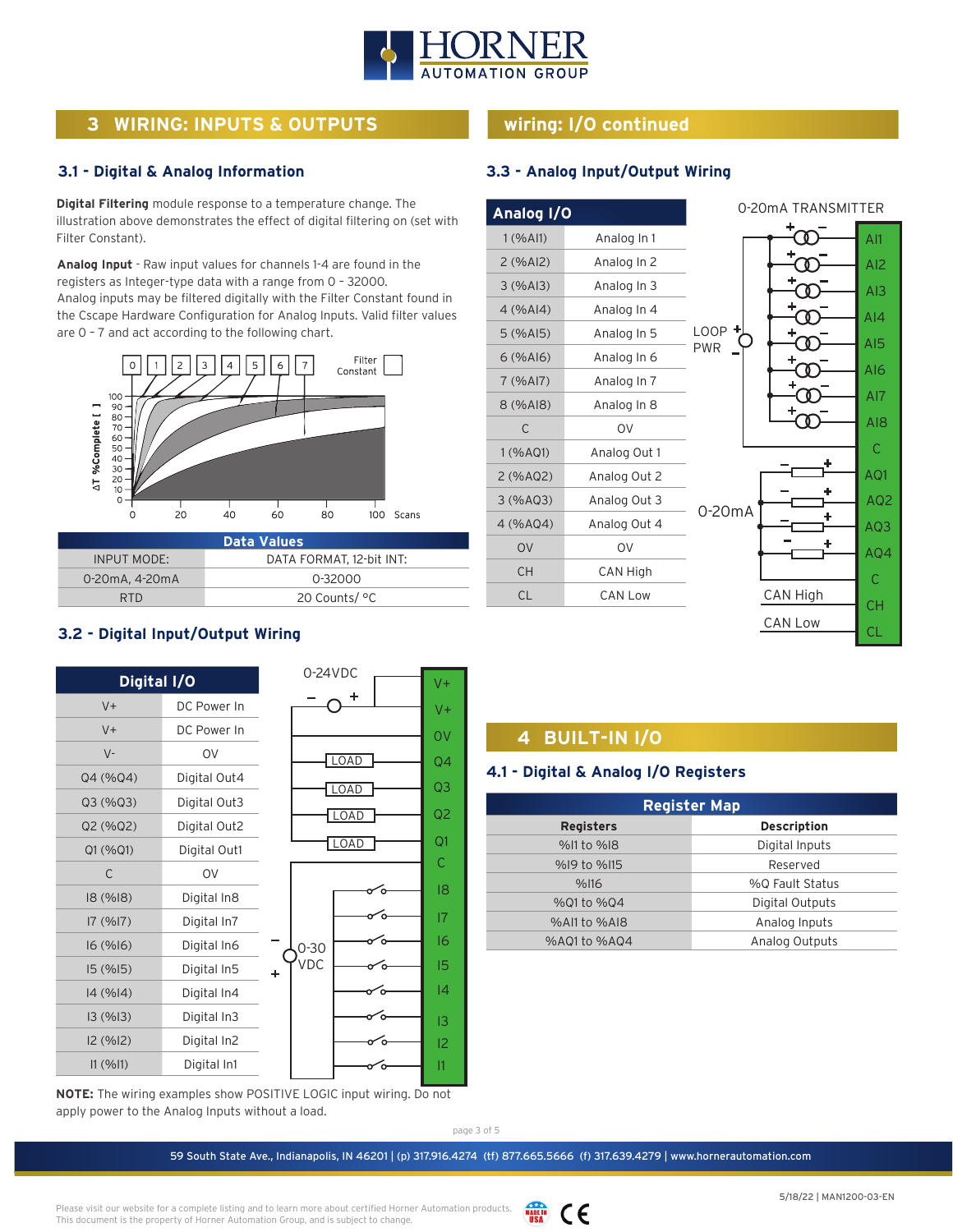

# **5 COMMUNICATIONS**

#### **5.1 - CAN Communications**

The CAN port is provided via two connections: CAN\_LOW (CL) and CAN\_ HIGH (CH). It may be used to communicated with the other OCS products using Horner's CsCAN protocol. Additionally, remote expansion I/O, such as SmartRail, SmartBlock, and SmartStix may be implemented using the CsCAN protocol. If CsCAN expansion I/O is to be used, a 24VDC power source will be required on the CsCAN bus in order to power the expansion I/O modules.

#### **5.2 - Serial Communications**



**MJ1 SERIAL PORT**

**MJ1:** RS-232 Use for Cscape programming and application-defined communications.

| <b>MJ1 PINS</b> |                     |                  |  |  |
|-----------------|---------------------|------------------|--|--|
| PIN             | SIGNAL              | <b>DIRECTION</b> |  |  |
| 8               | <b>TXD</b>          | <b>OUT</b>       |  |  |
| 7               | RXD                 | IN               |  |  |
| 6               | O <sub>V</sub>      | GROUND           |  |  |
| 5               | $+5V$<br>@ 60mA Max | <b>OUT</b>       |  |  |
| 4               | <b>RTS</b>          | <b>OUT</b>       |  |  |
| 3               | <b>CTS</b>          | IN               |  |  |
| $\overline{c}$  | N/C                 |                  |  |  |
|                 | N/C                 |                  |  |  |

#### **5.3 - Ethernet Communications**



A 10/100 Ethernet port with automatic MDI-X (crossover detection) is provided via the single Indicator 8-position modular jack labeled "LAN". Several features are available for use over Ethernet, such as WebMI, Modbus TCP/IP, Ethernet/IP, SMTP (E-mail), expansion I/O to SmartRail, and more. Ethernet configuration is done via the Cscape Hardware Configuration. For more information on Ethernet, available features and protocols, refer to the Ethernet Supplement document (SUP0740).

### **5.4 - microSD Slot**

A microSD card may be used for data and alarm logging, historic trending, program loading, firmware updates, and many other features. Supported types of microSD cards are SD, SDHC, and SDXC as long as the format of the card file system is FAT32.

# **communications continued...**

#### **5.5 - Status LEDs**

Three LEDs provide the general status of the RCC.

| <b>LED - Normal Functionality</b> |                     |                     |                                      |  |
|-----------------------------------|---------------------|---------------------|--------------------------------------|--|
| <b>LED TYPE</b>                   | <b>WHEN OFF</b>     | <b>WHEN ON</b>      | <b>WHEN</b><br><b>FLASHING (1Hz)</b> |  |
| <b>PWR</b>                        | No Power<br>Applied | 10-30VDC<br>Applied | N/A                                  |  |
| OK                                | Self-Test Fail      | Self-Test Pass      | I/O Forcing<br>Enabled               |  |
| <b>RUN</b>                        | Stop Mode           | Run Mode            | Do I/O Mode                          |  |

#### LED – DIAGNOSTIC FUNCTIONALITY

When the OK and RUN are flashing alternately, a download is in progress. When the flashing stops, the download is complete and the unit reboots (allow 30 seconds). When flashing together, the download has failed, and the number of flashes indicates the error. There will be a two second gap and the pattern will be repeated. The number of flashes and the associated error are as follows:

- **• 2 Flashes -** The MAC ID is empty.
- **• 3 Flashes**  The internal MAC file is corrupt.
- **• 4 Flashes**  The MAC ID TXT file is invalid.
- **• 4 Flashes** The MAC ID TXT file is invalid.
- **• 5 Flashes** The MAC ID file is not found or the microSD card is empty or missing system files.



RUN ®ok PWR

## **5.6 - Buttons**

Two recessed buttons provide control of several RCC modes. A paperclip may be used as the buttons are far enough recessed that a pen or pencil is not able to activate them.

#### **SWITCH - NORMAL FUNCTIONALITY**

#### **Load Switch**

- Pressing the LOAD switch during power-up boots from the microSD card. This starts a Firmware Load if the microSD is bootable and valid firmware files are found on it.
- After boot-up, pressing the LOAD switch for three (3) seconds will load an Application file stored on the microSD. The application file name must be DEFAULT.PGM. When loading an application file from microSD, there should not be firmware files present on the microSD card.

#### **Run / Stop Switch**

After boot-up, pressing the RUN/STOP switch for 3 seconds toggles the RCC between RUN and STOP modes.

#### **SWITCH - ERASE PROGRAM FUNCTION**

#### **Load and Run / Stop**

After boot-up, pressing both Load and RUN/Stop switches for 3 seconds performs an "Erase All" function, which deletes all application programs.

## **6 PART NUMBER**

#### **Global Part Number: HE-RCC972**

page 4 of 5

59 South State Ave., Indianapolis, IN 46201 | (p) 317.916.4274 (tf) 877.665.5666 (f) 317.639.4279 | www.hornerautomation.com